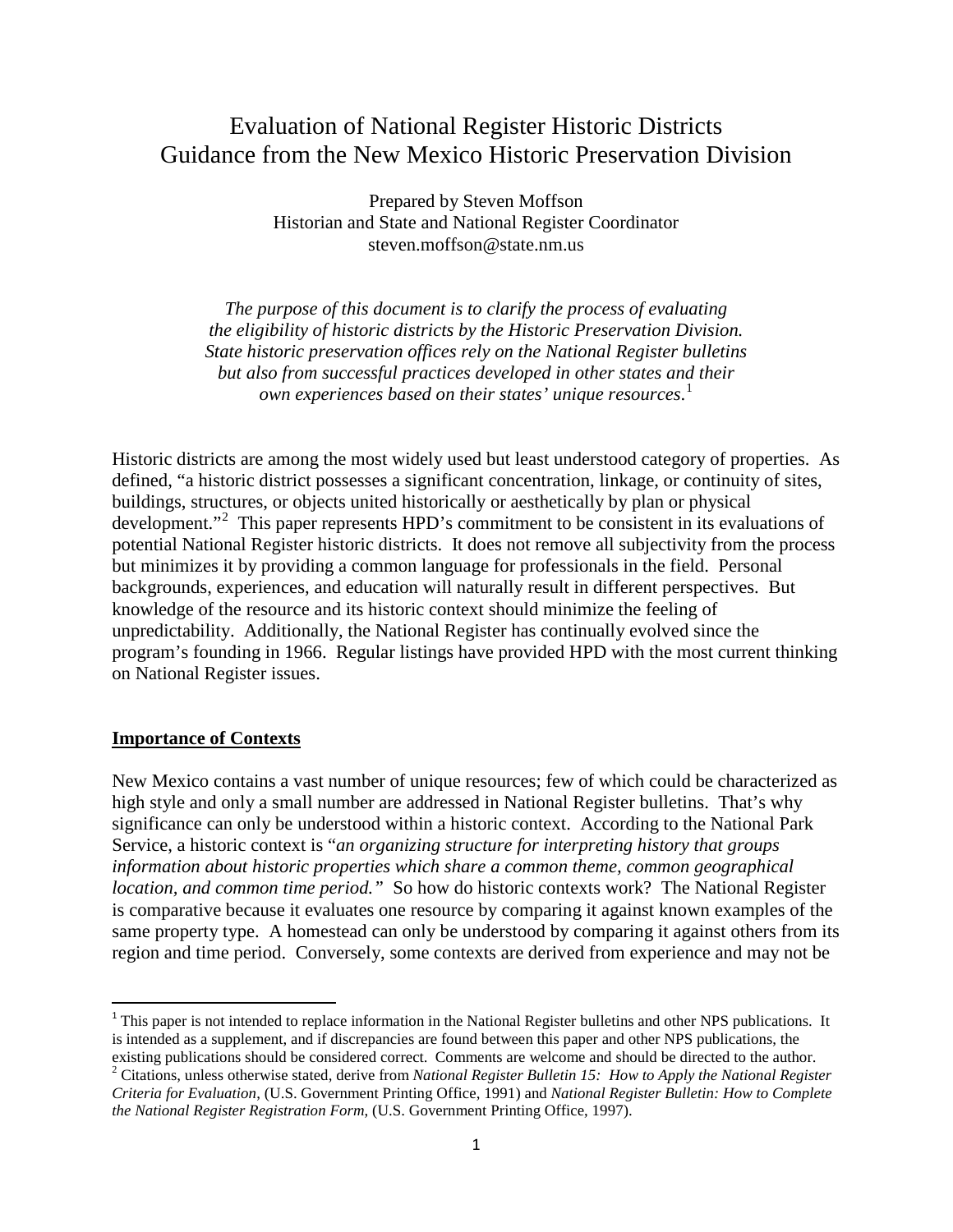part of the written record. In New Mexico oral and tribal history may constitute a critical component of historic contexts.

## **Essentials of the National Register Criteria and Historic Integrity**

To be eligible for listing in the National Register, a property—any category of property—must meet the National Register Criteria for Evaluation. These criteria require that a property must be fifty years of age or older and that the property meets at least one of the following criteria:

- A. Property is associated with events, activities, or developments that were important in the past; or
- B. Property associated with the lives of people who were important in the past; or
- C. Property is significant in the areas of architectural history, landscape history, or engineering; or
- D. Property has yielded, or is likely to yield information important in history or prehistory.

**Significance** is "the importance of a property as defined by the National Register criteria in one or more areas of significance." Areas of significance embrace roughly thirty categories of historic development that include archaeology, agriculture, science, and social history. Significance derives from information about a property that can "relate the property to patterns of history that extend beyond the doorstep or immediate neighborhood. . . . Properties of the same time and place can be compared to determine if a property is unique, representative, or pivotal in conveying the history of a community, state, or the nation."

**The seven aspects of historic integrity** are designed to measure the authenticity of a historic property. Historic integrity is "the authenticity of a property's historic identity, evidenced by the survival of physical characteristics that existed during the property's historic or prehistoric period." An assessment of historic integrity can only come after the significance of a property is understood and its character-defining features have been identified. Character-defining features are those physical features that comprise the appearance of historic buildings, which include the overall shape of the building, its materials, craftsmanship, decorative details, and interior spaces and features.<sup>[3](#page-1-0)</sup> The National Register definitions of the seven aspects of integrity appear below:

*Location*: the place where the historic property was constructed or the place where the historic event occurred.

*Design*: the combination of elements that create the form, plan, space, structure, and style of a property.

<span id="page-1-0"></span><sup>&</sup>lt;sup>3</sup> See Lee H. Nelson, "Architectural Character—Identifying the Visual Aspects of Historic Buildings as an Aid to Preserving their Character." *Preservation Brief 17*. (Technical Preservation Services, National Park Service, Washington, D.C.), <https://www.nps.gov/tps/how-to-preserve/briefs/17-architectural-character.htm>  $\overline{\phantom{a}}$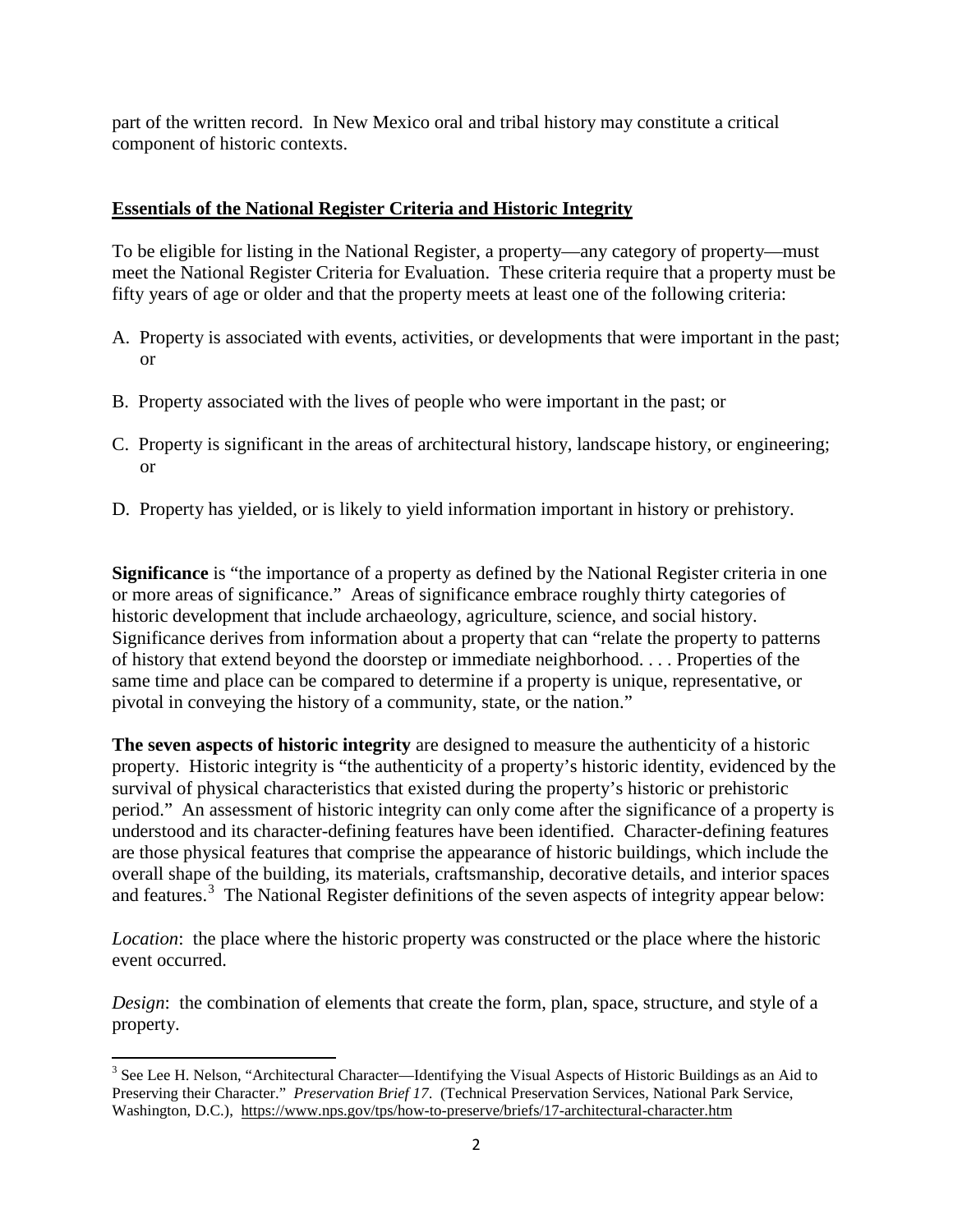*Setting*: the physical environment of a historic property.

*Materials*: the physical elements that were combined or deposited during a particular period of time and in a particular pattern or configuration to form a historic property.

*Workmanship*: The physical evidence of the crafts of a particular culture or people during an given period in history or prehistory.

*Feeling*: a property's expression of the aesthetic or historic sense of a particular time period.

*Association*: the direct link between an important historic event or person and a historic property.

The National Register lists the seven aspects in order of importance. *This is critical to understand because it is not indicated in the bulletins*. **Location** appears first because the National Register of Historic Places puts a premium on historic places. **Design** is essential for any property to convey its significance. **Setting** is important because the physical environment of a property connects its location to its sense of place. **Materials** and **workmanship** are related so when a property loses its historic materials, it also loses evidence of workmanship. Historic materials are important but they are often lost, and in some cases may be replaced by newer materials which may have their own inherent significance. **Feeling** and **association** are the least considered, but they are important because if a property does not have the ability to create a sense of a time or conjure an association with a historic event, it cannot be considered historic. Conversely, if a property possesses the aspects of location, design, and setting, it will probably also have feeling and association.<sup>[4](#page-2-0)</sup>

#### **Historic Districts—Applying Historic Integrity**

 $\overline{\phantom{a}}$ 

Historic districts change over time and seldom retain perfect historic integrity. In fact, most have experienced changes which may represent a new or continued use, but that does not necessarily disqualify them from listing in the National Register. The Mesquite Street Original Townsite National Register Historic District in New Mexico has lost significant numbers of historic houses to infill but retains sufficient historic integrity to remain eligible.

"Condition and historic integrity are two different concepts that play a large role in defining what properties are eligible" for listing in the National Register . . ." Historic integrity is represented by the aspects of integrity whereas "condition is an assessment of the physical state of the property and is usually listed as poor, fair, good, or excellent . . . Poor condition does not make a

<span id="page-2-0"></span><sup>&</sup>lt;sup>4</sup> Not all aspects of integrity must be present and one-hundred percent of any one is not required. It is important, however, that the aspects of integrity that represent the property's character-defining features are present. If, for example, the house and studio of an important artist no longer retained the studio, the property would not be eligible for listing. If the house of a significant politician was moved from its original location, it would not be eligible because it no longer retains the location and setting. As its name implies, "place" is an essential concept in the National Register of Historic Places.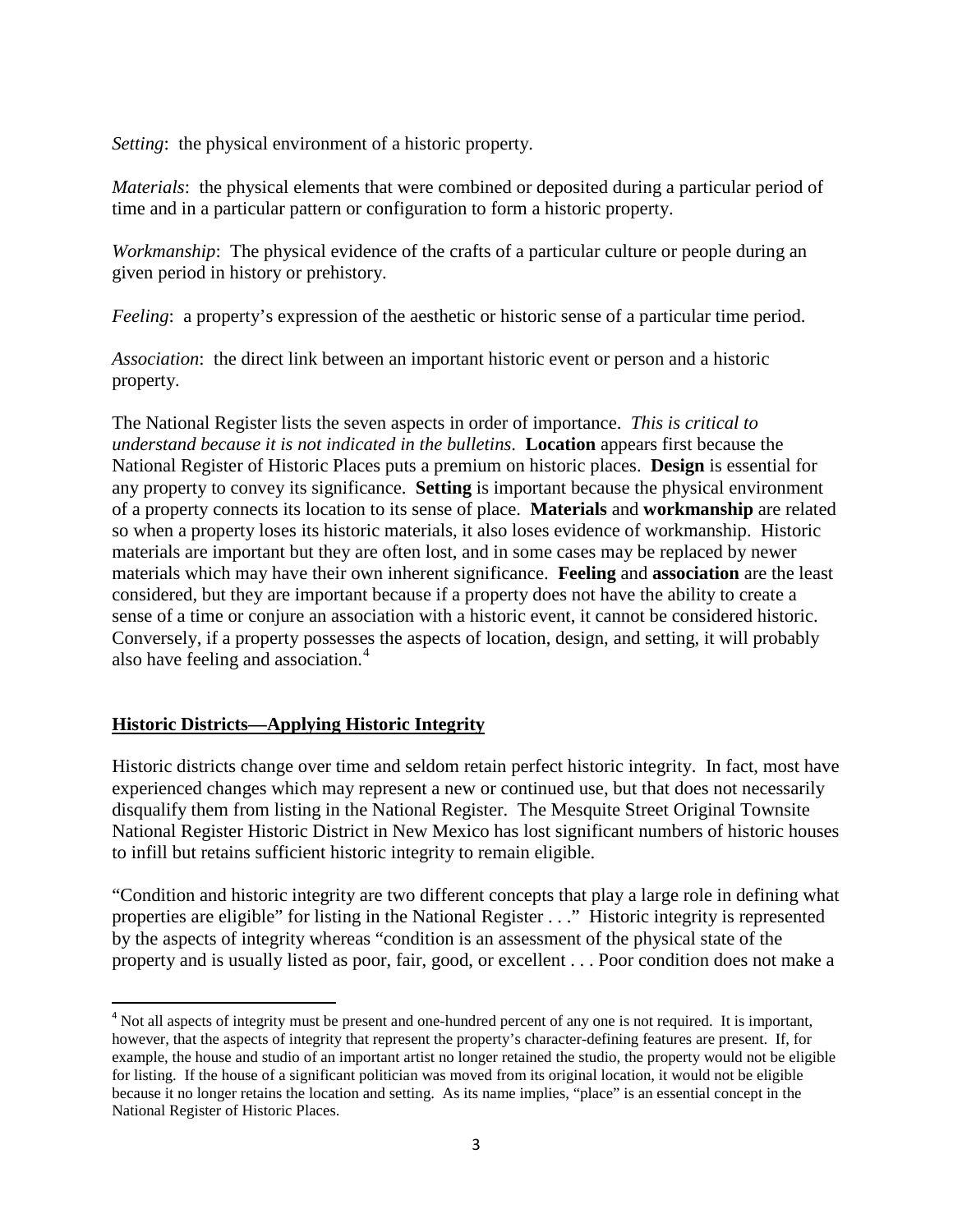historic property ineligible for the National Register, but is does threaten the longevity and viability of that property."[5](#page-3-0) Charley's Automotive Service in Grants had not been maintained for decades and was in very poor physical condition and yet it met the National Register Criteria for Evaluation because it maintained a high level of historic integrity. Another way to consider historic integrity is to ask, Would the original property owner recognize his house if he returned today? If the answer is no, it is unlikely the property will contribute to the significance of a historic district.

The **aspects of integrity** are applied differently for historic districts than for individual properties. Individual properties must retain a higher level of integrity because evaluations are based on one, or maybe a few buildings. Historic districts are evaluated as a whole. The National Register states, "historic districts possess a significant concentration, linkage, or continuity of sites, buildings, structures, or objects united historically or aesthetically by plan or physical development." This evaluation is based mostly on the exteriors of buildings and does not include evaluations of interior spaces.

Historic districts comprise **contributing** and **noncontributing resources**. A contributing resource is "a building, site, structure, site, object adding to the historic significance of a property." Here, the operative word is *adds* which is not defined by the National Register but carries tremendous weight. Must a resource add a lot or a little to be contributing? HPD interprets the word to mean that a resource can be in very poor physical condition and still contribute to the significance of a historic district so long as it maintains historic integrity. "The majority of the components that add to the district's historic character, even if they are individually undistinguished, must possess integrity." Buildings that may possess just enough historic integrity to contribute include facades of mostly destroyed buildings, provided they appear as buildings and not ruins.

## **Understanding the Period of Significance in Historic Districts**

 $\overline{a}$ 

The National Register defines period of significance as the "span of time in which a property attained the significance for which it meets the National Register criteria." Period of significance is tied to areas of significance so the period of significance may be as narrow as a single year or span millennia. A commercial historic district, for example, may be eligible for both architecture and commerce. The period of significance for architecture may begin when the street plan was established and end with the completion of the last historic building. The theme of commerce, on the other hand, may begin with the town's founding and extend to the fifty-year end date because commerce continues to the present. Periods of significance must correspond to areas of significance and must be bracketed by contributing resources.

<span id="page-3-0"></span> $<sup>5</sup>$  Megan Borthwick, "What's the Difference Between "Integrity" and "Condition" and Why Does it Matter?"</sup> (Historic Hawai'i Foundation, 2014), https://historichawaii.org/2014/12/19/whats-the-difference-betweenintegrity-and-condition-and-why-does-it-matter/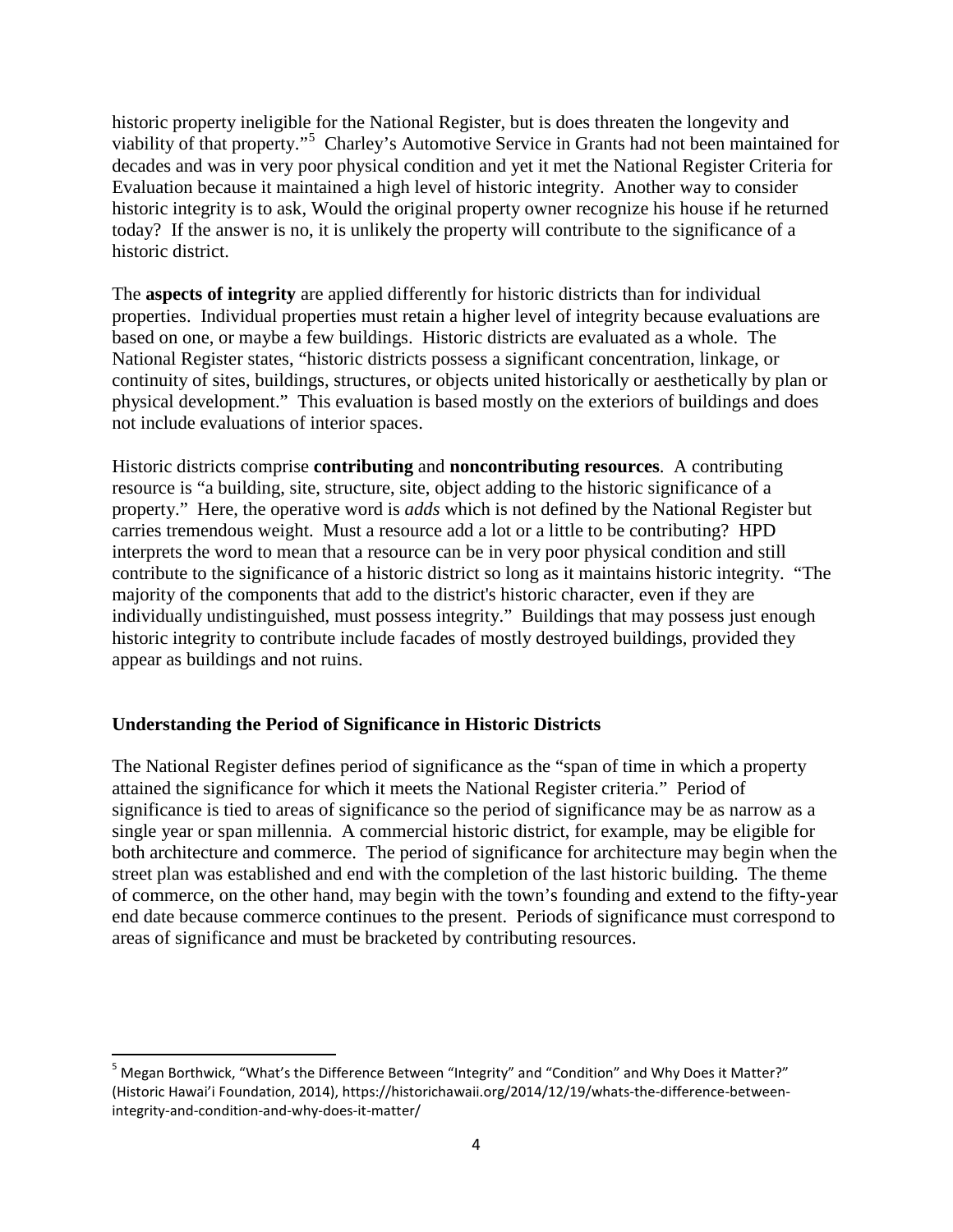#### **Defining Significant Concentrations of Historic Resources**

The National Register is clear: "historic districts must contain a significant concentration of historic resources." But what is a significant concentration? There is no one answer and it may be different depending on the historic context in which the district is evaluated. A significant concentration is measured against the resources that comprise the historic district. A historic downtown may have had one-hundred buildings during its most prosperous period, with only sixty historic buildings remaining. Sixty buildings may be enough to merit a significant concentration of resources. However, to be eligible, the surviving buildings must include representative styles and types and individually distinguished buildings that convey the significance of the downtown.

Historic districts may be vastly different, but each must contain a concentration of historic resources that convey the significance of the district. Identifying a historic district, therefore, is not simply counting resources; one must understand which ones convey significance. Districts may include thousands of acres in agricultural and hundreds of contributing properties; downtowns with scores of buildings; and a small mill that comprises four functionally related resources: the mill, dam, reservoir, and miller's house. The mill comprises a significant concentration of resources because it represents the essential elements of the historic mill complex. But the loss of one or more of these resources would jeopardize its eligibility as a historic district. Smaller historic districts are more fragile because their eligibility may rest upon only a handful of historic resources.

## **The Challenges of Rural Historic Districts**

 $\overline{\phantom{a}}$ 

Landscapes can be important elements of a historic district but are often overlooked because there may be a lack of visible human activity.<sup>[6](#page-4-0)</sup> In New Mexico, mountains, river valleys, bosque, canyons, mesas, meadows, cultivated fields, rangeland, grass plains, and vast deserts all have the potential to contribute to historic districts or constitute the entirety of a historic district. Broad open landscapes may appear to be the antitheses of a concentration of resources, but they may include cultural associations and should not be dismissed. Some landscapes may appear as natural features but may have once served important cultural uses for both ancient and historic populations. These large expanses of land may be essential to understand traditional land-use patterns. Rural Historic Districts, such as the Guadalupita-Coyote Rural Historic District, is an agricultural historic district that stretches nine-miles along the Coyote Creek in Mora County. Rural Historic Districts are an important mechanism for documenting large, rural landscapes. Expansive landscapes are challenging and almost always require a historic context to understand the centuries of cultural values embedded in the landscape.

Linear historic districts, such as acequias, railroad lines, roads, and trails, may appear in either rural or urban settings. They are difficult to identify because they often include vast distances with resources separated by space, so they may not appear to contain a significant concentration of resources. If they are a singular and do not include additional resources, they are

<span id="page-4-0"></span><sup>&</sup>lt;sup>6</sup> "National Register Bulletin: "Guidelines for Evaluating and Documenting Rural Historic Landscapes," (U.S. Government Printing Office, 1989; revised 1999)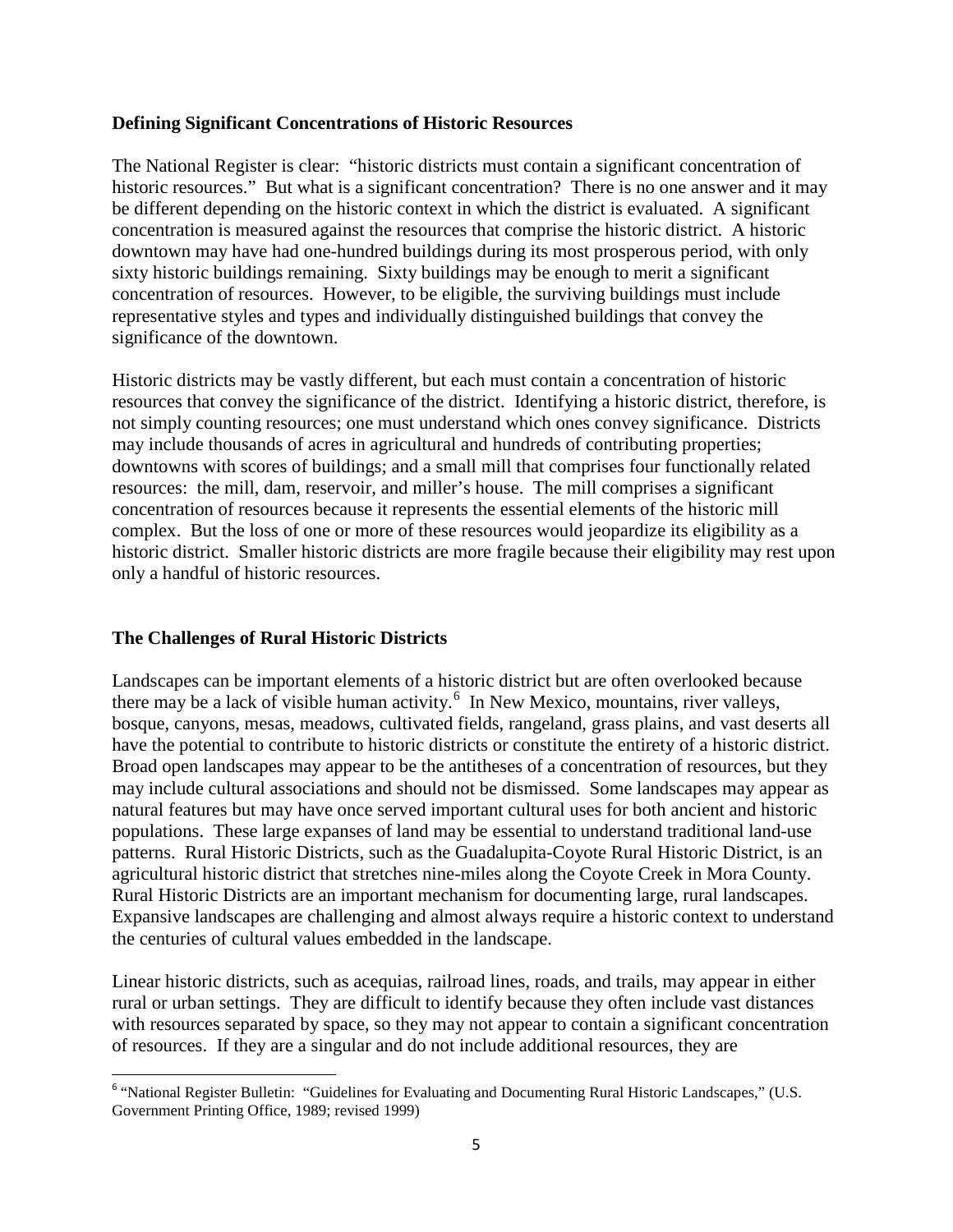characterized as structures. Alternatively, railroad lines or rail corridors may include switching stations, crossings, tipples, mail drops, and depots and should be considered historic districts.

## **Evaluating Common and Rare Property Types in Historic Districts**

Some property types are described as ubiquitous because so many examples are known to exist.<sup>[7](#page-5-0)</sup> If they meet the National Register criteria, they all may be eligible. Consider, for example, similar-appearing bungalow houses, one of the most popular house forms in the early  $20<sup>th</sup>$ century. Similarly, better examples of a property type do not disqualify lesser examples of the same property type, so long as the lesser examples meet the National Register criteria. It is the same with rare surviving examples of a property type. The "rarity and poor condition of surviving examples may justify accepting a greater degree of alteration, provided that enough of the property survives for it to be a significant property." Spanish mission churches in New Mexico are a finite resource constructed between 1598 and 1821. San Miguel Church in Socorro, among the last mission churches built in New Mexico, suffered varying losses of its historic design, materials, and workmanship. It was listed in the National Register, in part, because it is a rare surviving resource.

### **The Infinite Variety of Historic Districts**

l

Historic districts are unique among categories of historic properties because they may draw their importance entirely from resources that lack individual distinction. The Hubbell Trading Post in Arizona was listed in the National Register in 1966, with additional documentation prepared in 2002, which illustrates life at the trading post and the interactions between the Hubbell family and Navajos. These additional structures, which may lack individual distinction include the barn, blacksmith shop, corral, shed, bunkhouse, and smaller, domestic outbuildings. The Hubbell Trading Post is a historic environment composed of a variety of buildings, structures, and sites whose unity derives visually from their spatial organization and their unified appearance.

Historic districts, such as the Mesa Prieta Petroglyphs and the Santa Fe Historic District, are clear examples of historic districts because they comprise familiar property types in the form of historic buildings, sites, structures, and objects. Ranches, farms, downtowns, commercial strips, college campuses, public parks, office parks, governmental complexes, and railroad facilities, and some archaeological sites are examples of historic districts.

Some historic districts may not be perceived as historic because the resources are small in number and represent unusual or uncommon property types. "The identity of a district results from the interrelationship of its resources, which can convey a visual sense of the overall historic environment or be an arrangement of historically or functionally related properties." This is true of several historic districts in Georgia with exceptionally small numbers of historic resources: the Acworth Beach and Bath House encompasses a large geographic area with only two historic

<span id="page-5-0"></span> $^7$  Barbara Wyatt, "Evaluating Common Resources for National Register Eligibility," A National Register White Paper, April 9, 2009.